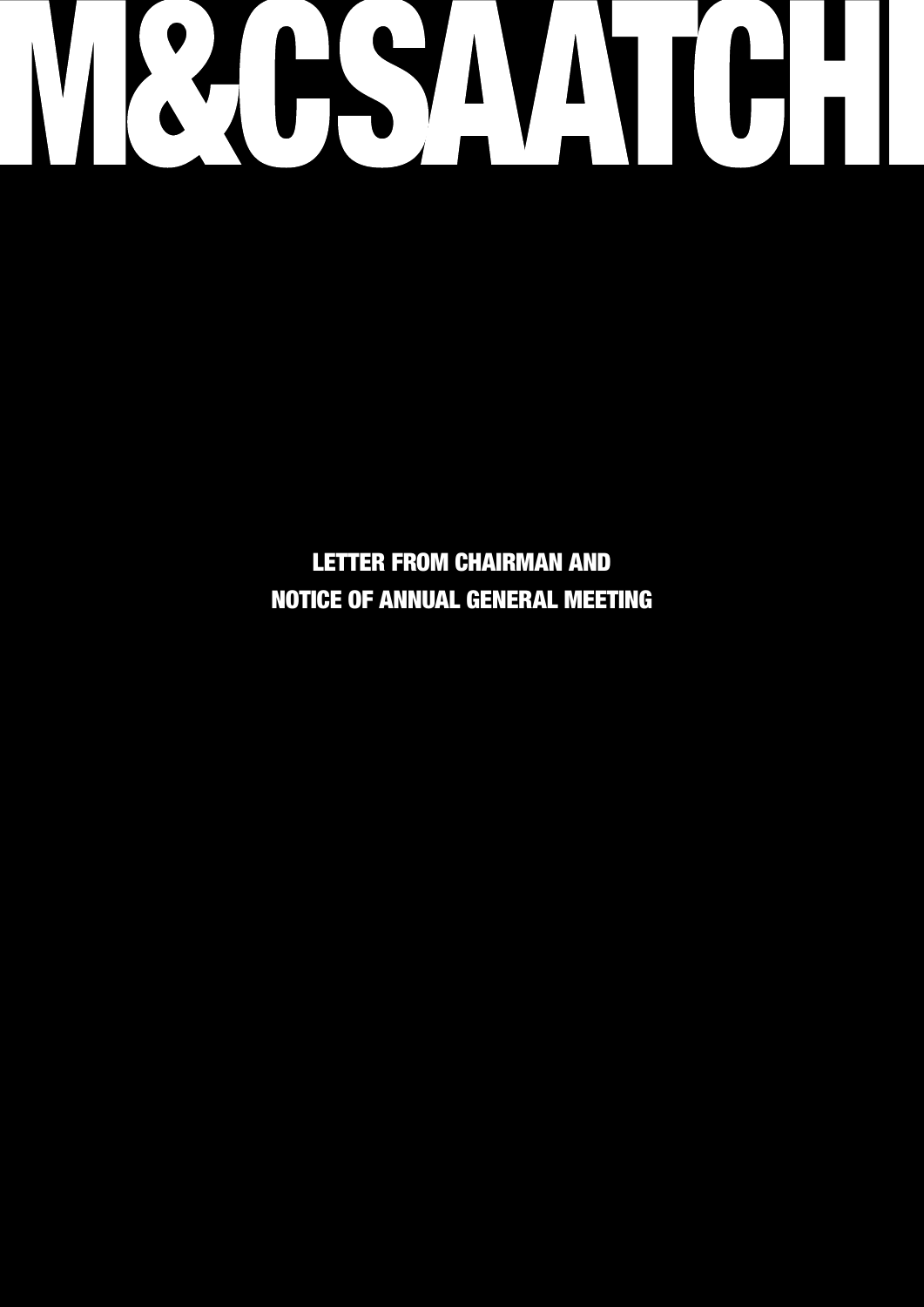## THIS DOCUMENT IS IMPORTANT AND REQUIRES YOUR IMMEDIATE ATTENTION.

If you are in any doubt as to any aspect of the proposals referred to in this document or as to the action you should take, you should seek your own advice from a stockbroker, solicitor, accountant, or other professional adviser.

If you have sold or otherwise transferred all of your shares, please pass this document together with the accompanying documents to the purchaser or transferee, or to the person who arranged the sale or transfer so they can pass these documents to the person who now holds the shares.

### M&C SAATCHI plc

15 March 2013

Registered office: 36 Golden Square, London W1F 9EE Registered in England and Wales under number 05114893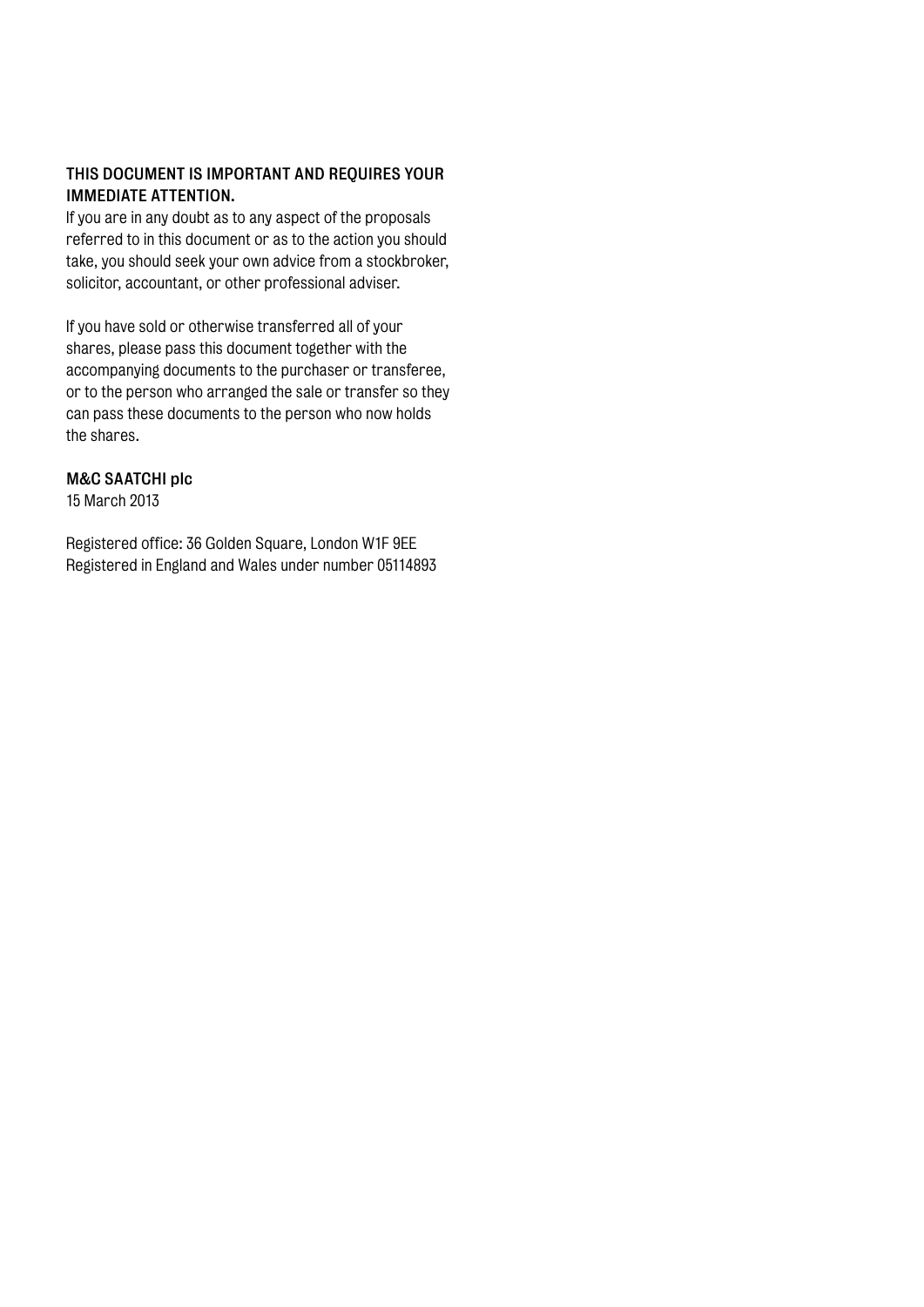#### Dear Shareholder

You are invited to the seventh Annual General Meeting of M&C Saatchi plc (the "Company"), which will be held at our London offices at 3:30pm on 12 June 2013.

The formal notice of Annual General Meeting is set out on page 1 of this document.

The resolutions proposed at this year's Annual General Meeting are routine, and the board recommend that all the motions be approved.

I believe it is useful to explain resolutions 10 to 12.

### 10. Authority to allot

#### (a maximum of 1/3 of our share capital)

Under section 549 Companies Act 2006, the directors are prevented, subject to certain exceptions, from allotting shares without the authority of the shareholders in general meeting. Resolution 10 is proposed to authorise the directors to allot shares up to an aggregate nominal value of £213,592 (representing approximately 1/3 of our issued share capital at the latest practicable date prior to the date of this notice). This authority complies with institutional investor guidelines. The directors have no present intention of exercising the authority.

## 11. Authority to allot

#### (a further 1/3 of our share capital)

In line with guidance issued by the ABI, resolution 11 would give the directors the authority to allot shares up to a further aggregate nominal value of £213,592 in connection with a rights issue. The directors have no present intention of exercising the authority, but they consider it desirable to have the maximum flexibility permitted by corporate governance guidelines. However, if they do exercise the authority and allot more than 1/3 of our share capital, the directors intend to follow emerging best practice as regards the directors standing for re-election in certain instances of its use, as recommended by the ABI.

#### 12. Statutory pre-emption rights (a maximum of 10% of our share capital)

Under the Companies Act 2006, when new shares are allotted or treasury shares are sold for cash, they must generally first be offered to existing shareholders pro rata to their holdings. Resolution 12, which is being proposed as a special resolution, renews the authorities previously granted to the directors at the last Annual General Meeting to: (a) allot shares of the Company in connection with a rights issue, open offer or other pre-emptive offer; and (b) otherwise allot shares of the Company, or sell treasury shares for cash, up to an aggregate nominal value of £63,378 (representing approximately 10% of our issued share capital at the latest practicable date prior to the date of this notice) in each case as if the pre-emption rights under the Companies Act 2006 did not apply.

# 13. Authority for market purchases of own shares (a maximum of 10% of our share capital)

Resolution 13, which is being proposed as a special resolution, renews the directors' current authority to make limited market purchases of the Company's shares. The power is limited to a maximum aggregate amount of £63,378 and this resolution also sets the minimum and maximum prices that can be paid, exclusive of expenses.

Yours sincerely,

### JEREMY SINCLAIR

**CHAIRMAN**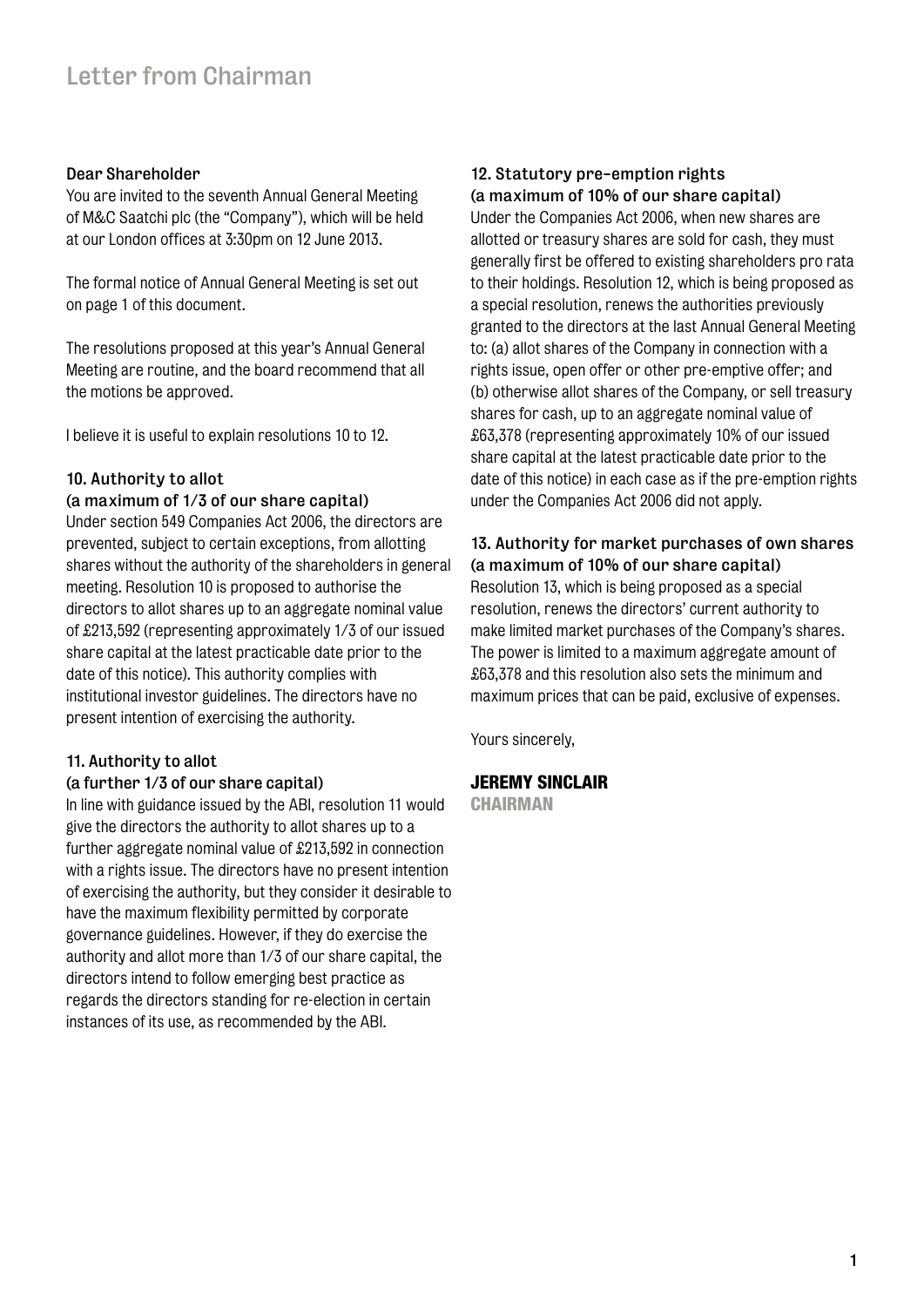# M&C SAATCHI plc Notice of Annual General Meeting

This year's Annual General Meeting will be held at 36 Golden Square, London W1F 9EE on 12 June 2013 at 3:30pm. You will be asked to consider, and if thought fit, pass the resolutions below. Resolutions 12 and 13 will be proposed as special resolutions. All other resolutions will be proposed as ordinary resolutions.

## Report and accounts 2012

1. To receive and adopt the Company's annual accounts for the financial year ended 31 December 2012, together with the directors' report and the auditors' report on those accounts.

## Directors' remuneration report 2012

2. To approve the directors' remuneration report for the financial year ended 31 December 2012.

# Re-appointment and remuneration of auditors

- 3. Appoint KPMG Audit PLC as auditors to hold office from the conclusion of this meeting until the conclusion of the next general meeting of the Company at which accounts are laid.
- 4. To authorise the directors to agree the remuneration of the auditors.

# Re-appointment of directors

- 5. To re-appoint Bill Muirhead as a director retiring by rotation in accordance with the Company's articles of association.
- 6. To re-appoint Jonathan Goldstein as a director retiring by rotation in accordance with the Company's articles of association.
- 7. To re-appoint Adrian Martin as a director retiring by rotation in accordance with the Company's articles of association.
- 8. To re-appoint Maurice Saatchi as a director retiring by rotation in accordance with the Company's articles of association.

# Declaration of dividend

9. To declare a final dividend for the year ended 31 December 2012 of 3.85p per ordinary share payable to shareholders on the register at the close of business on 7 June 2013.

# Authority to allot

## (a maximum of 1/3 of our share capital)

10. THAT the directors of the Company be generally and unconditionally authorised under section 551 of the Companies Act 2006 to exercise all the powers of the Company to allot shares in the Company or grant rights to subscribe for, or to convert any security into, shares in the Company ("Rights") up to an aggregate nominal amount of £213,592, subject to such exclusions and other arrangements as the directors may consider necessary or appropriate in relation to fractional entitlements, record dates, treasury shares or any legal, regulatory or practical problems under the laws of any territory (including the requirements of any regulatory body or stock exchange) or any other matter. Such authority shall expire (unless previously revoked by the Company) on the earlier of the conclusion of the next Annual General Meeting of the Company or 15 months from the date of the Annual General Meeting at which this resolution is passed and in each case the Company may, before such expiry, make an offer or agreement which would or might require shares to be allotted, or Rights to be granted, after the authority has expired, and the directors may allot shares or grant Rights in pursuance of any such offer or agreement notwithstanding that this authority has expired. All previous authorities to allot shares or grant Rights, to the extent unused, shall be revoked.

# Authority to allot

## (a further 1/3 of our share capital)

- 11. THAT subject to the passing of resolution 10, the directors of the Company be generally and unconditionally authorised under section 551 of the Companies Act 2006 to exercise all the powers of the Company to allot shares in the Company or grant Rights comprising equity securities (as defined in section 560(1) of the Companies Act 2006), up to a further aggregate nominal amount of £213,592 in connection with an offer by way of a rights issue (such authority to be in addition to that conferred by resolution 10) to:
	- 11.1 ordinary shareholders in proportion (as nearly as may be) to their existing holdings; and
	- 11.2 holders of other equity securities, if this is required by the rights of those securities or, if the directors consider it necessary, as permitted by the rights of those securities,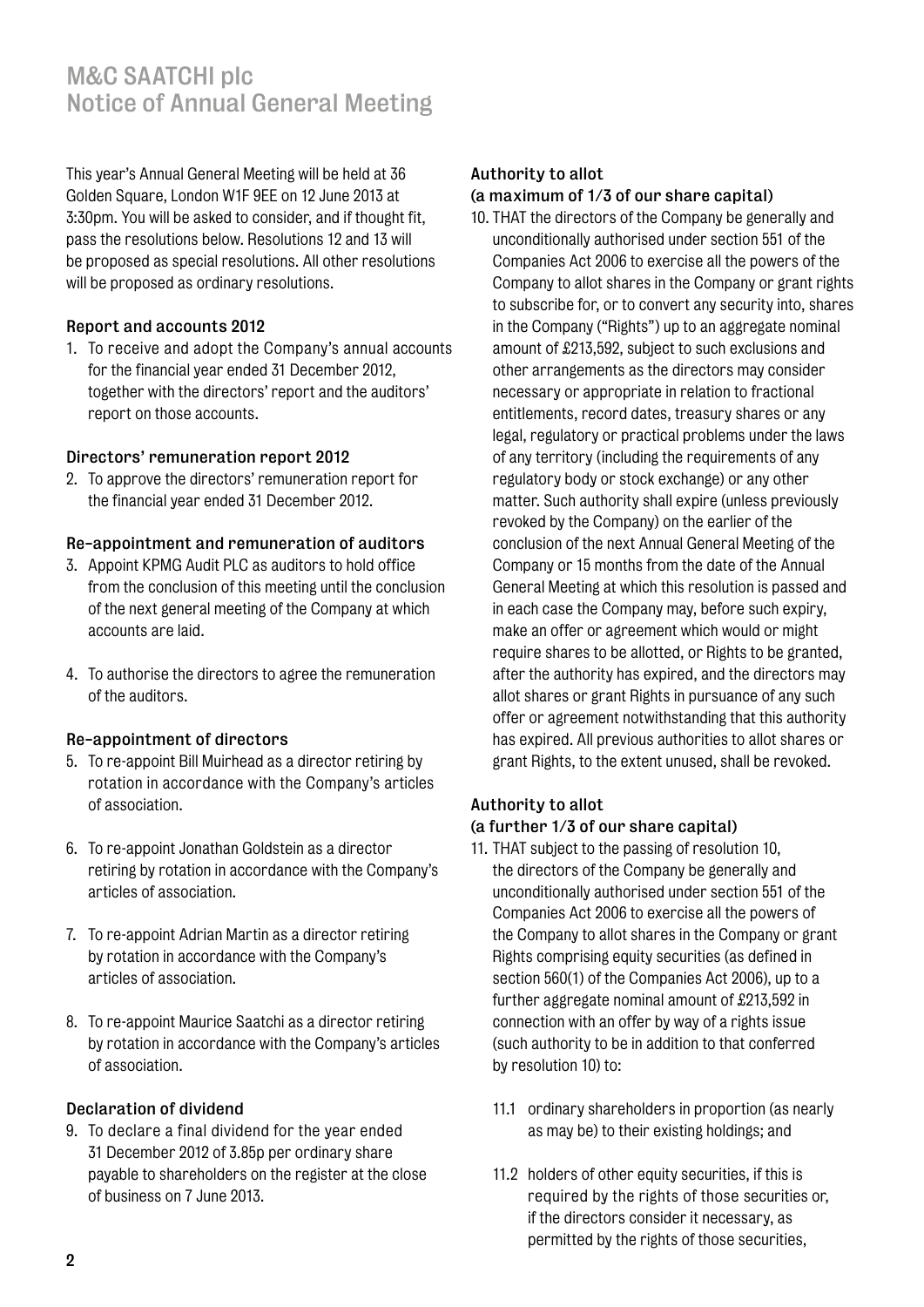but subject to such exclusions and other arrangements as the directors may consider necessary or appropriate in relation to fractional entitlements, record dates, treasury shares or any legal, regulatory or practical problems under the laws of any territory (including the requirements of any regulatory body or stock exchange) or any other matter. Such authority shall expire (unless previously revoked by the Company) when the authority conferred by resolution 10 is revoked or expires, but the Company may before such expiry make an offer or agreement which would or might require shares to be allotted or Rights to be granted after the authority has expired and the directors may allot shares or grant Rights in pursuance of any such offer or agreement notwithstanding that this authority has expired.

# Disapplication of pre-emption rights (a maximum of 10% of our share capital) 12. THAT:

- 12.1 subject to the passing of resolution 10, the directors of the Company shall have the power to allot equity securities (within the meaning of section 560 of the Companies Act 2006) for cash under the authority conferred by resolution 10 and, subject to it being passed, the authority conferred by resolution 11, as if section 561 of the Companies Act 2006 did not apply to the allotment and this power shall be limited to:
	- 12.1.1 the allotment of equity securities in connection with an offer or issue of equity securities (but in the case of the authority granted under resolution 11, if passed, by way of a rights issue only) to:
		- 12.1.1.1 ordinary shareholders in proportion (as nearly as may be) to their existing holdings; and
		- 12.1.1.2 holders of other equity securities, if this is required by the rights of those securities or, if the directors consider it necessary, as permitted by the rights of those securities, but subject to such exclusions and other arrangements as the directors may consider necessary or appropriate in relation to

fractional entitlements, record dates, treasury shares or any legal, regulatory or practical problems under the laws of any territory (including the requirements of any regulatory body or stock exchange) or any other matter; and

- 12.1.2 the allotment of equity securities (otherwise than under paragraph 12.1.1 of this resolution) up to an aggregate nominal amount of £63,378; and
- 12.2 this power shall expire when the authority given by resolution 10 is revoked or expires, but the Company may before such expiry make an offer or agreement which would or might require equity securities to be allotted after this authority expires and the directors may allot equity securities in pursuance of that offer or agreement notwithstanding that the authority has expired; and
- 12.3 this power applies in relation to a sale of treasury shares which constitutes an allotment of equity securities by virtue of section 560(3) of the Companies Act 2006 as if the words "under the authority conferred by resolution 10 and, subject to it being passed, the authority conferred by resolution 11," were omitted from the introductory wording to this resolution 12.

# Authority to purchase own shares (a maximum of 10% of our share capital)

- 13. THAT the Company be, and it is hereby, generally and unconditionally authorised for the purpose of sections 693 and 701 of the Companies Act 2006 to make one or more market purchases (within the meaning of section 693(4) of the Companies Act 2006) of ordinary shares of £0.01 each in the capital of the Company ("Ordinary Shares") upon such terms and in such manner as the directors of the Company shall determine, provided that:
	- 13.1 the maximum aggregate number of Ordinary Shares authorised to be purchased is £63,378 (representing 10% of the issued share capital of the Company as at 15 March 2012);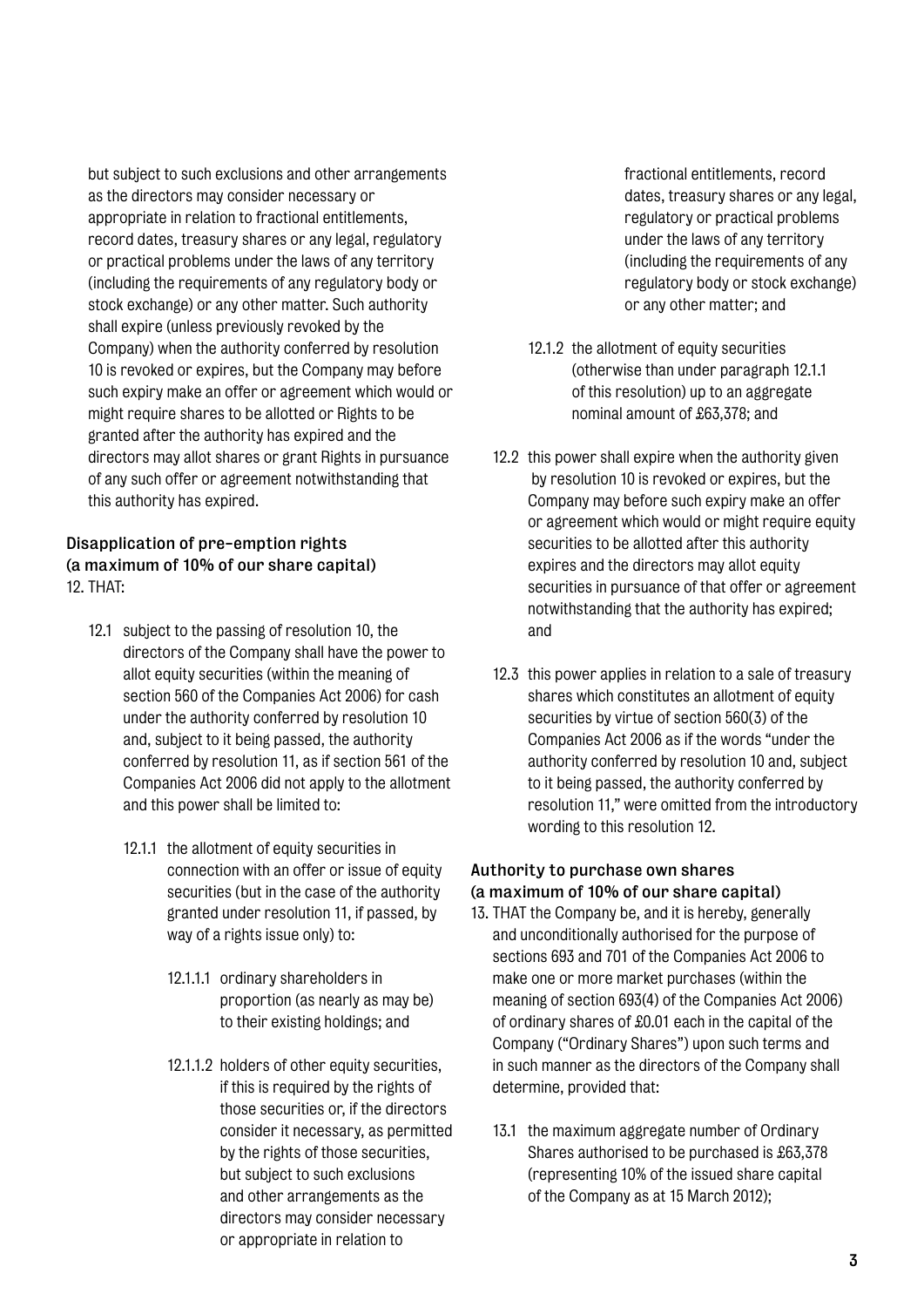# M&C SAATCHI plc Notice of Annual General Meeting continued

- 13.2 the minimum price which may be paid for such Ordinary Shares is £0.01 per share (exclusive of expenses);
- 13.3 the maximum price (exclusive of expenses) which may be paid for an Ordinary Share cannot be more than an amount equal to 105 percent of the average of the closing middle market price for an Ordinary Share as derived from the London Stock Exchange Daily Official List for the five business days immediately prior to the day the purchase is made;
- 13.4 unless previously renewed, varied or revoked, the authority hereby conferred shall expire at the conclusion of the next Annual General Meeting of the Company or 15 months from the date of the Annual General Meeting at which this resolution is passed, whichever is the earlier; and
- 13.5 the Company may make a contract or contracts to purchase Ordinary Shares under this authority prior to the expiry of such authority which will or may be executed wholly or partly after the expiry of such authority and may make a purchase of Ordinary Shares in pursuance of any such contract or contracts.

### 15 March 2013

By order of the Board

### ANDY BLACKSTONE

COMPANY SECRETARY

Registered Office: 36 Golden Square, London W1F 9EE Registered in England and Wales No. 05114893

#### Notes

- 1. Shareholders are entitled to appoint a proxy to exercise all or any of their rights to attend and to speak and vote on their behalf at the meeting. A shareholder may appoint more than one proxy in relation to the Annual General Meeting provided that each proxy is appointed to exercise the rights attached to a different share or shares held by that shareholder. A proxy need not be a shareholder of the Company. A proxy form which may be used to make such appointment and give proxy instructions accompanies this notice. If you do not have a proxy form and believe that you should have one, or if you require additional forms, please contact the Registrar's helpline on 0870 889 4044.
- 2. To be valid any proxy form or other instrument appointing a proxy must be received by post or (during normal business hours only) by hand at Computershare Investor Services PLC, The Pavilions, Bridgewater Road, Bristol BS99 6ZY or at the electronic address provided in the proxy form, in each case no later than 3:30pm on 10 June 2013.
- 3. The return of a completed proxy form, other such instrument or any CREST Proxy Instruction (as described in paragraph 6 below) will not prevent a shareholder attending the Annual General Meeting and voting in person if he/she wishes to do so.
- 4. To be entitled to attend and vote at the Annual General Meeting (and in the Register of Members of the Company at 3:30pm on 10 June 2013 (or, in the event of any adjournment, on the date which is two days before the time of the adjourned meeting). Changes to the Register of Members after the relevant deadline shall be disregarded in determining the rights of any person to attend and vote at the meeting.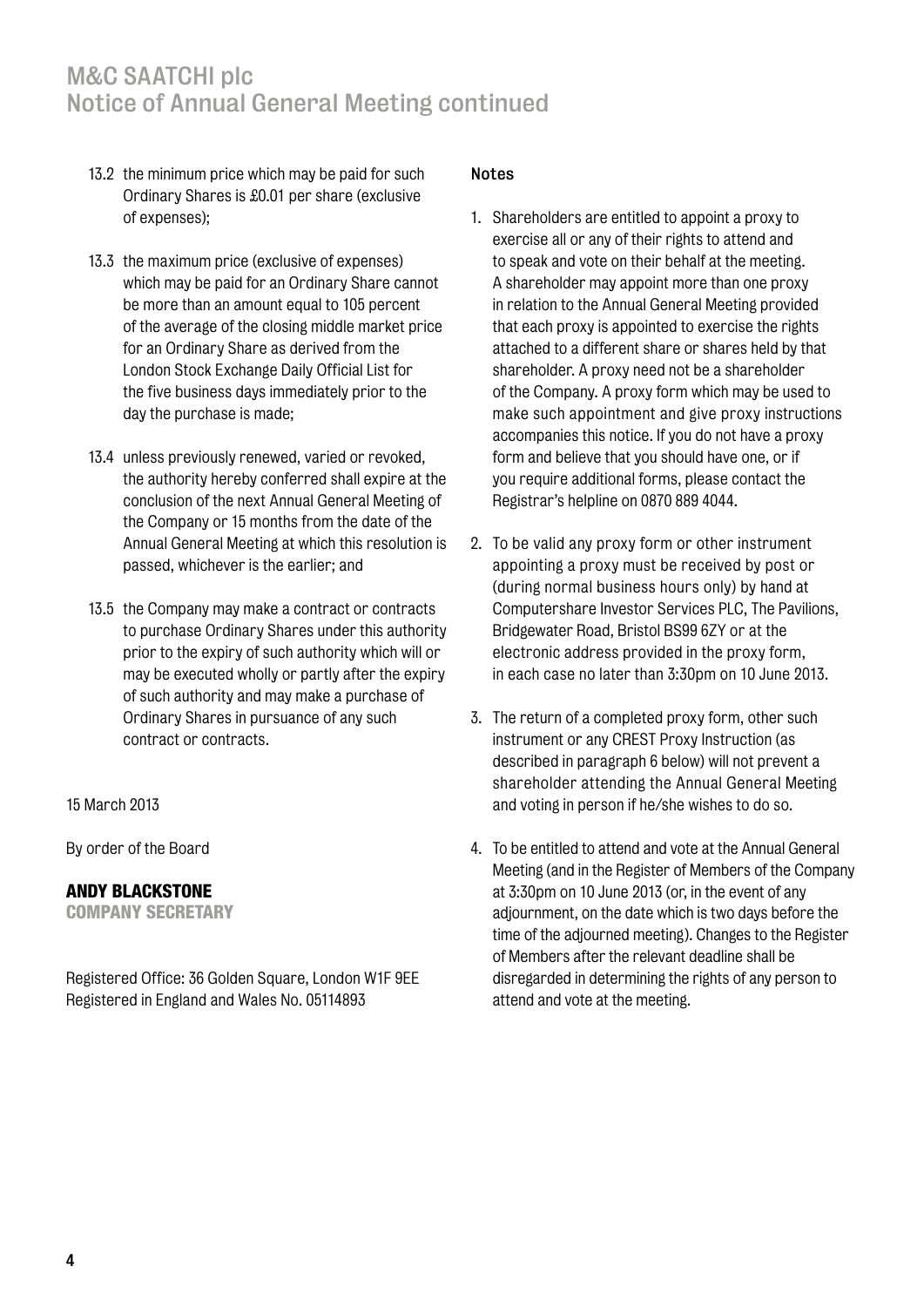- 5. CREST members who wish to appoint a proxy or proxies through the CREST electronic proxy appointment service may do so by using the procedures described in the CREST Manual. CREST Personal Members or other CREST sponsored members, and those CREST members who have appointed a voting service provider(s), should refer to their CREST sponsor or voting service provider(s), who will be able to take the appropriate action on their behalf.
- 6. In order for a proxy appointment or instruction made using the CREST service to be valid, the appropriate CREST message (a "CREST Proxy Instruction") must be properly authenticated in accordance with Euroclear UK & Ireland Limited's specifications, and must contain the information required for such instruction, as described in the CREST Manual (available via www. euroclear.com/CREST). The message, regardless of whether it constitutes the appointment of a proxy or is an amendment to the instruction given to a previously appointed proxy must, in order to be valid, be transmitted so as to be received by the issuer's agent (ID 3RA50) by 3:30pm on 10 June 2013. For this purpose, the time of receipt will be taken to be the time (as determined by the time stamp applied to the message by the CREST Application Host) from which the issuer's agent is able to retrieve the message by enquiry to CREST in the manner prescribed by CREST. After this time any change of instructions to proxies appointed through CREST should be communicated to the appointee through other means.
- 7. CREST members and, where applicable, their CREST sponsors, or voting service providers should note that Euroclear UK & Ireland Limited does not make available special procedures in CREST for any particular messages. Normal system timings and limitations will, therefore, apply in relation to the input of CREST Proxy Instructions. It is the responsibility of the CREST member concerned to take (or, if the CREST member is a CREST personal member, or sponsored member, or has appointed a voting service provider, to procure that his CREST sponsor or voting service provider(s) take(s)) such action as shall be necessary to ensure that a message is transmitted by means of the CREST system by any particular time. In this connection, CREST members and, where applicable, their CREST sponsors or voting system providers are referred, in particular, to those sections of the CREST Manual concerning practical limitations of the CREST system and timings.
- 8. The Company may treat as invalid a CREST Proxy Instruction in the circumstances set out in Regulation 35(5)(a) of the Uncertificated Securities Regulations 2001.
- 9. Any corporation which is a shareholder can appoint one or more corporate representatives who may exercise on its behalf all of its powers as a shareholder provided that they do not do so in relation to the same shares.